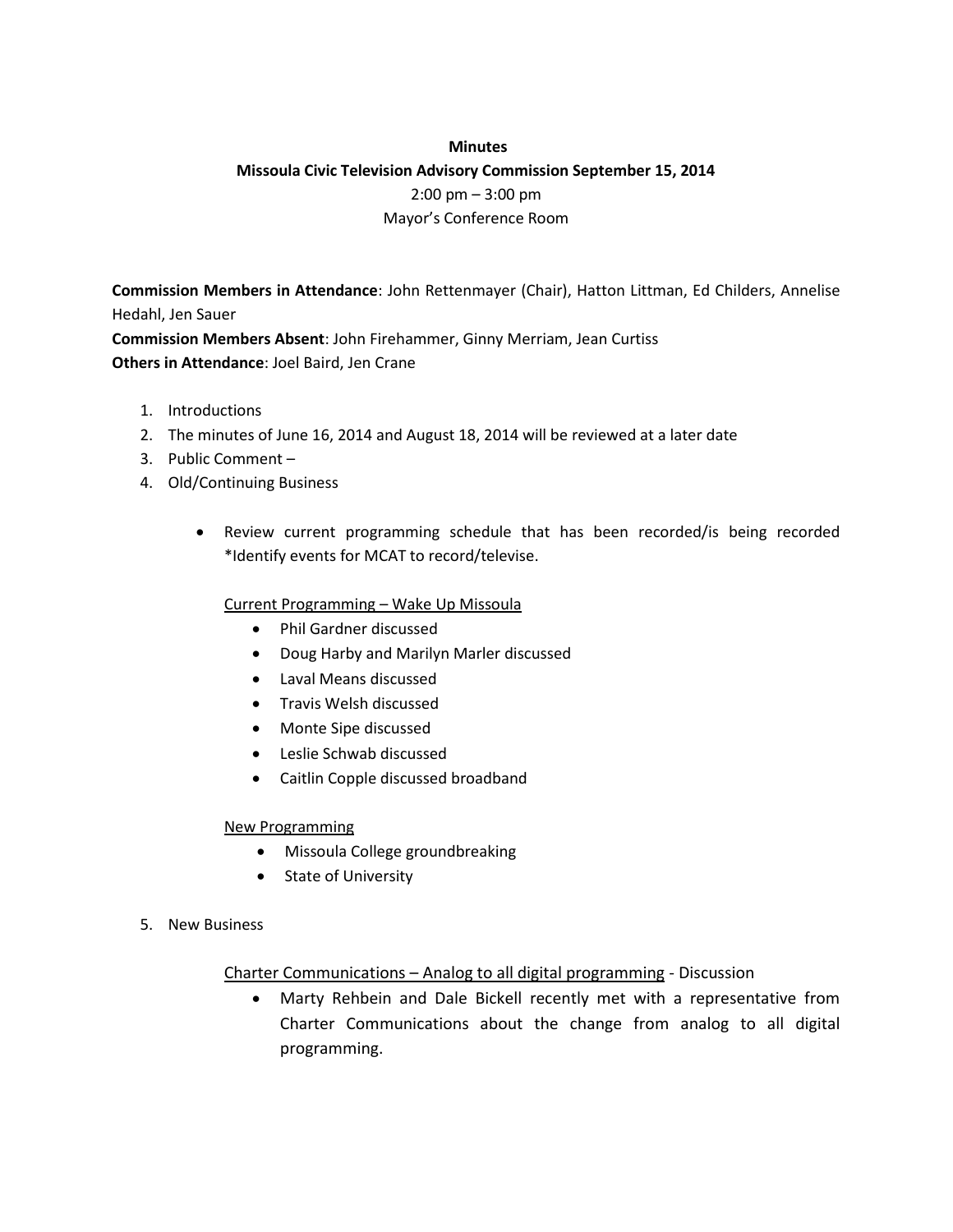- After August 26, 2014 analog will no longer be offered in our area and basic cable will not work without a special box from Charter. The box will be free the first year only.
- The switch to digital will make connections much faster.
- 1800 households will be affected if they don't get a box
- MCPS (each school), the University of Montana, the City of Missoula, Missoula County, etc., will only receive one box each from Charter.
- In order to get more boxes they will have to be purchased. Each additional box is \$7 per month, but if 12 are needed in one location that would mean \$84 per month.
- Charter is the only local provider and the city's contract requires that they only give a 60 day notice of any change in service.
- 6. MCAT Board Comment
- 7. Set agenda for next meeting

## **Held Items**

Respectfully Submitted by, Jen Crane, Legal Assistant